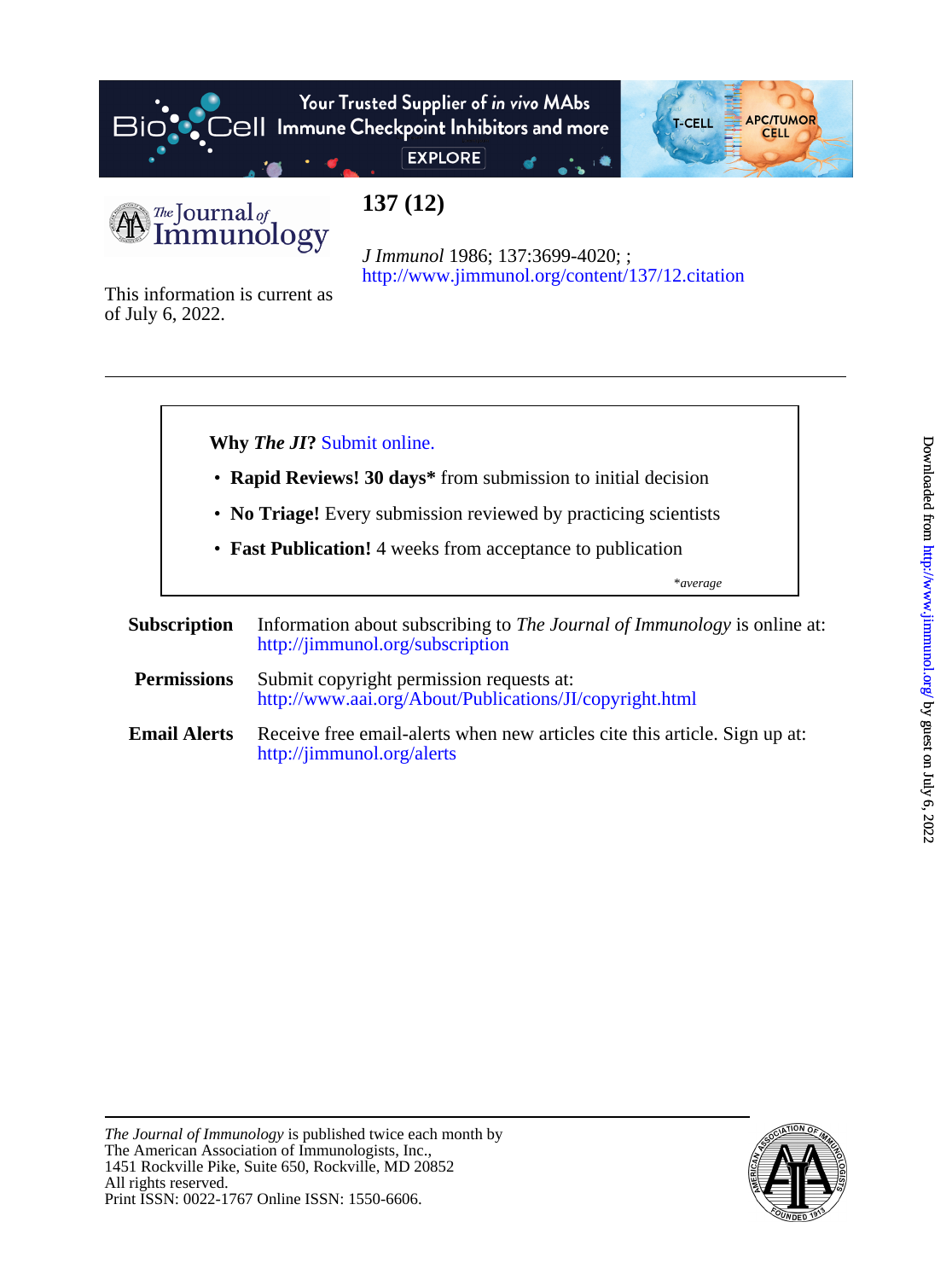## **Contents**

## **COMMUNICATION**

**L. J. Wysocki, T. Manser, T.** 3699 Molecular Limitations On Variable-Gene Junctional Diversity **Gridley, and M. L. Cefter** 

## **CELLULAR IMMUNOLOGY**

| W. Newman, V. A. Fanning, P.<br>E. Rao, E. F. Westberg, and<br>E. Patten               | 3702 | Early Events in Lymphocyte Activation as Defined by Three New Monoclo-<br>nal Antibodies                                                                                                                          |
|----------------------------------------------------------------------------------------|------|-------------------------------------------------------------------------------------------------------------------------------------------------------------------------------------------------------------------|
| R. Y. M. Poon, J. A. Kapp, C.<br>W. Pierce, and C. M. Soren-<br>sen                    | 3709 | Characterization of Two Monoclonal Idiotype-Binding Suppressor T Cell<br>Factors Specific for the Antibody Response to L-Glutamic Acid <sup>60</sup> -L-<br>Alanine <sup>30</sup> -L-Tyrosine <sup>10</sup> (GAT) |
| P. B. Hausman, H. Kawasaki,<br>R. M. O'Hara, M. Minami, D.<br>H. Sherr, and M. E. Dorf | 3717 | The Role of Adherent Accessory Cells in the Generation of Effector Sup-<br>pressor T Cells                                                                                                                        |
| P. A. Bretscher                                                                        | 3726 | A Cascade of T-T Interactions, Mediated by the Linked Recognition of<br>Antigen, in the Induction of T Cells Able to Help Delayed-Type Hypersen-<br>sitivity Responses                                            |
| R. C. Budd, J.-C. Cerrottini,<br>and H. R. MacDonald                                   | 3734 | Cultured lyt-2 <sup>-</sup> L3T4 <sup>-</sup> T Lymphocytes from Normal Thymus or lpr Mice<br>Express a Broad Spectrum of Cytolytic Activity                                                                      |
| G. C. Koo, F. J. Dumont, M.<br>Tutt. J. Hackett. Jr., and V.<br>Kumar                  | 3742 | The NK-1.1(-) Mouse: A Model to Study Differentation of Murine NK Cells                                                                                                                                           |
| S. Chiplunkar, J. Langhorne,<br>and S. H. E. Kauffman                                  | 3748 | Stimulation of B Cell Growth and Differentation by Murine Recombinant<br>Interleukin 1                                                                                                                            |
| M. G. Goodman                                                                          | 3753 | Regulation of B Cell Activation by Prostaglandins: Cell Cycle-Specific Effects<br>on Activation by Anti-Immunoglobulin and 8-Mercaptoguanosine                                                                    |

### **CLINICAL IMMUNOLOGY • IMMUNOPATHOLOGY**

| L. Davis, R. Vida, and P. E. Lip-<br>skv                                                                     | 3758 | Regulation of Human T Lymphocyte Mitogenesis by Antibodies to CD3                                                                     |
|--------------------------------------------------------------------------------------------------------------|------|---------------------------------------------------------------------------------------------------------------------------------------|
| S. A. Krilis, J. L. Macpherson,<br>D. J. de Carle, G. E. Daggard,<br>N. A. Talley, and C. N. Ches-<br>terman | 3768 | Small Bowel Mucosa from Celiac Patients Generates 15-Hydroxyeicosate-<br>traenoic Acid (15-HETE) after in Vitro Challenge with Gluten |
| A. F. Tilkin, M. Bagot, M. Kay-<br>ibanda, J. P. Vernant, and J.<br>P. Levy                                  | 3772 | A Human Autoreactive T Cell Line Specific for Minor Histocompatibility<br>Antigen(s) Isolated from a Bone Marrow-Grafted Patient      |
| D. E. Lewis, B. E. Gilbert, and<br>V. Knight                                                                 | 3777 | Influenza Virus Infection Induces Functional Alterations in Peripheral Blood<br>Lymphocytes                                           |
| I. Gerling, S. Bækkeskov, and<br>Å. Lernmark                                                                 | 3782 | Islet Cell and 64K Autoantibodies Are Associated with Plasma IgG in Newly<br>Diagnosed Insulin-Dependent Diabetic Children            |
| H. M. Sikorska                                                                                               | 3786 | Anti-Thyroglobulin Anti-Idiotypic Antibodies in Sera of Patients with Hash-<br>imoto's Thyroiditis and Graves' Disease                |

#### *~ont~n~~d on page 4*

THE JOURNAL OF IMMUNOLOGY (ISSN 0022-1767) is published twice each month by The American Association of Immunologists, 428 East<br>Preston Street, Baltimore, MD 21202. Subscription rates \$150 (\$205 foreign); institutions \$170 copy \$8 (\$11 foreign). Indexed by *Current Contents and Index Medicus. S*econd class postage paid at Baltimore, MD 21202 and at additional<br>mailing offices. POSTMASTER: Send address changes to The Journal of Immunology at 4 *0* **1986 by The American Association of Immunologists.**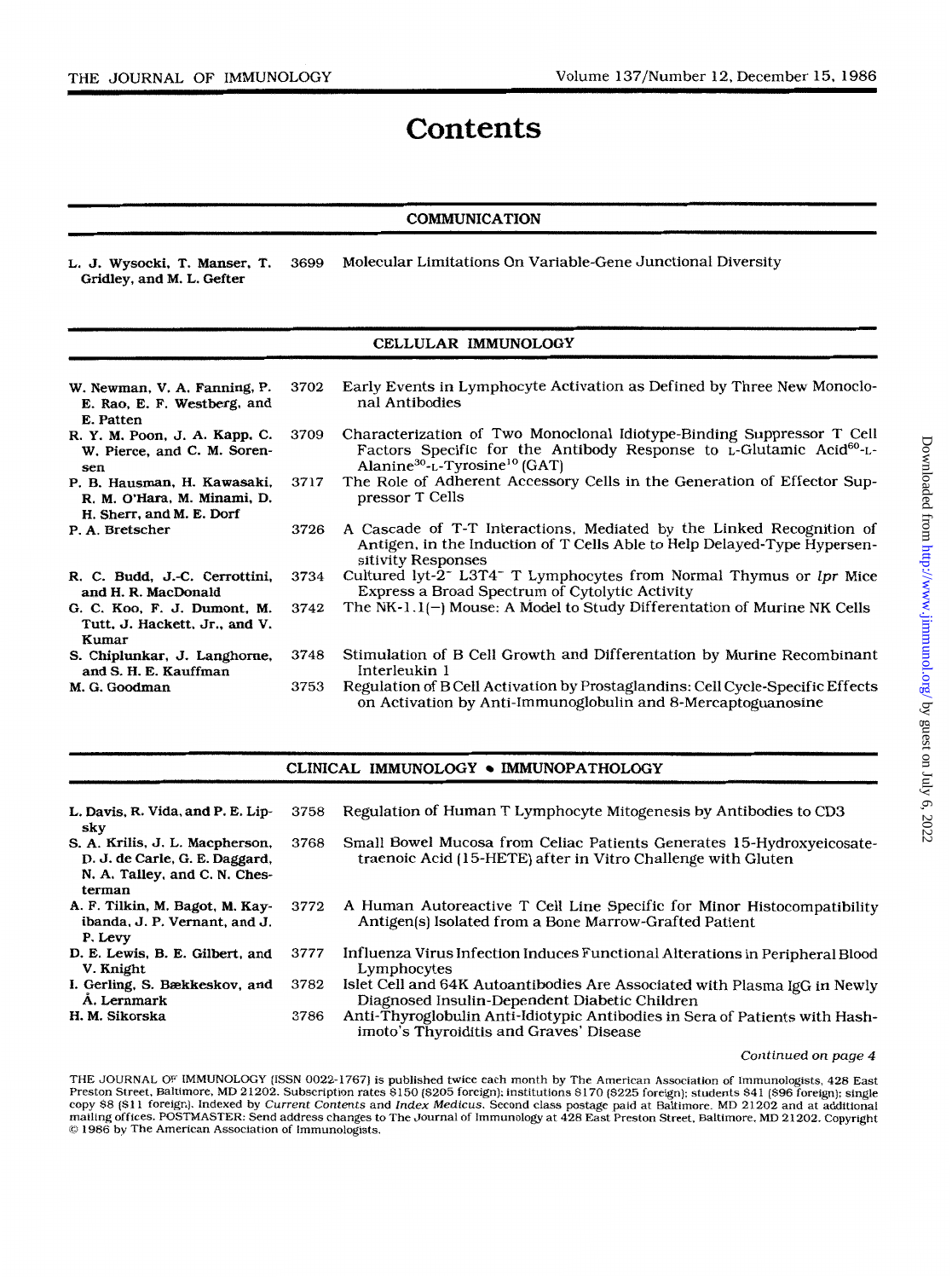#### *Continued from page 3*

- B. *S.* Darwin, J. P. Grudier, C. L. Klatt, and D. *S.* Pisetsky
- *G.* Reimer, U. Scheer. J.-M. Peters, and E. M. Tan
- T. Sakane, *S.* Takada, N. **Su**zuki. T. Tsuchida. Y. Murakawa. Y. Ueda, and T. Tsunematsu
- H. Schluesener, C. Brunner. K. Vass. and H. Lassmann
- L. Freddo. A. P. Hays, K. G. Nickerson. L. Spatz, *S.* Mc-Ginnis. R. Lieberson. C. A. Vedeler, M. E. Shy. L. Autilio-Gambetti. F. C. Grauss, F. Petito, L. Chess, and N. Latov
- *C.* Linington, A. Mann, *S.*  **Izumo,** K. Uyemura, M. Suzuki, R. Meyermann, and H. Wekerle
- **M.** Endoh. T. Tabira. T. Kunishita, K. Sakai. T. Yamamura, and T. Taketomi
- 3796 IgG Antinuclear Antibodies with Cross-Reactive Rheumatoid Factor Activity
- 3802 Immunolocalization and Partial Characterization of a Nucleolar Autoantigen (PM-Sc **1)** Associated with Polymyositis/Schleroderma Overlap Syndromes
- 3809 Deficiencies in Suppressor T Cell Activity Seen in Patients with Active Systemic Lupus Erythematosus Are due to the Dilution of Normally Functioning Suppressor T Cells by Nonsuppressor T Cells
- 3814 Therapy of Rat Autoimmune Disease by a Monoclonal Antibody Specific for T Lymphoblasts
- 3821 Monoclonal Anti-DNA IgM<sub>K</sub> in Neuropathy Binds to Myelin and to a Conformational Epitope Formed by Phosphatidic Acid and Gangliosides
- 3826 Induction of Experimental Allgergic Neuritis in the BN Rat: P2 Protein-Specific T Cells Overcome Resistance to Actively Induced Disease
- 3832 DM-20, A Proteolipid Apoprotein, Is an Encephalitogen of Acute and Relapsing Autoimmune Encephalomyelitis in Mice

### CYTOKINES . MEDIATORS . REGULATORY MOLECULES

W. L. Farrar. M. C. Birchenall-L. A. Rubin. G. Jay, and D. L. **L.** London, B. Perussia, and G. Sparks, and **H.** B. **Young**  Nelson Trinchieri J. H. Kehrl. A. B. Roberts, L. M. Wakefield. *S.* Jakowlew, M. B. **Sporn.** and **A.** *S.* Fauci T. DeFrance, J.-P. Aubry. B. Vandervliet. and J. Banchereau C. T. Weaver and E. R. Unanue 3836 Interleukin 2 Induction of Interferon- $\gamma$  mRNA Synthesis 3841 The Released Interleukin 2 Receptor Binds Interleukin 2 Efficiently 3845 Induction of Proliferation in Vitro of Resting Human Natural Killer Cells: IL 2 Induces into Cell Cycle Most Peripheral Blood NK Cells, But Only a Minor Subset of Low Density T Cells 3855 Transforming Growth Factor  $\hat{\beta}$  Is an Important Immunomodulatory Protein for Human B Lymphocytes 3861 Human Interferon- $\gamma$  Acts as a B Cell Growth Factor in the Anti-IgM Antibody Co-Stimulatory Assay But Has No Direct B Cell Differentiation Activity 3868 T Cell Induction of Membrane IL 1 on Macrophages

## **IMMUNOCHEMISTRY**

0. Leo, **D.** H. Sachs, L. E. Samelson, M. Foo, R. Quinones, R. Cress. and J. A. Bluestone J. McCluskey, L. Boyd, M. Foo, J. Forman. **D. H.** Margulies, and J. A. Bluestone M. F. Flajnik, J. F. Kaufman, E. Hsu, M. Manes, R. Parisot. and L. Du Pasquier *S.* Kure and 0. Yoshie *S.* A. Goyert, E. M. Ferrero. *S.*  V. Seremetis, R. J. Winchester, J. Silver, and **A.** C. Mattison 3874 Identification of Monoclonal Antibodies Specific for the T Cell Receptor Complex by Fc Receptor-Mediated CTL Lysis 3881 Analysis of Hybrid H-2D and L Antigens with Reciprocally Mismatched Aminoterminal Domains: Functional T Cell Recognition Requires Preservation of Fine Structural Determinants 3891 Major Histocompatibility Complex-Encoded Class I Molecules Are Absent in Immunologically Competent *Xenopus* Before Metamorphosis 3900 A Syngeneic Monoclonal Antibody of Murine Meth-A Sarcoma (HepSS-1) Recognizes Heparan Sulfate Glycosaminoglycan (HS-GAG): Cell Density and Transformation Dependent Alteration in Cell Surface HS-GAG Defined by HepSS-1 3909 Biochemistry and Expression of Myelomonocytic Antigens

*Continued on page* 5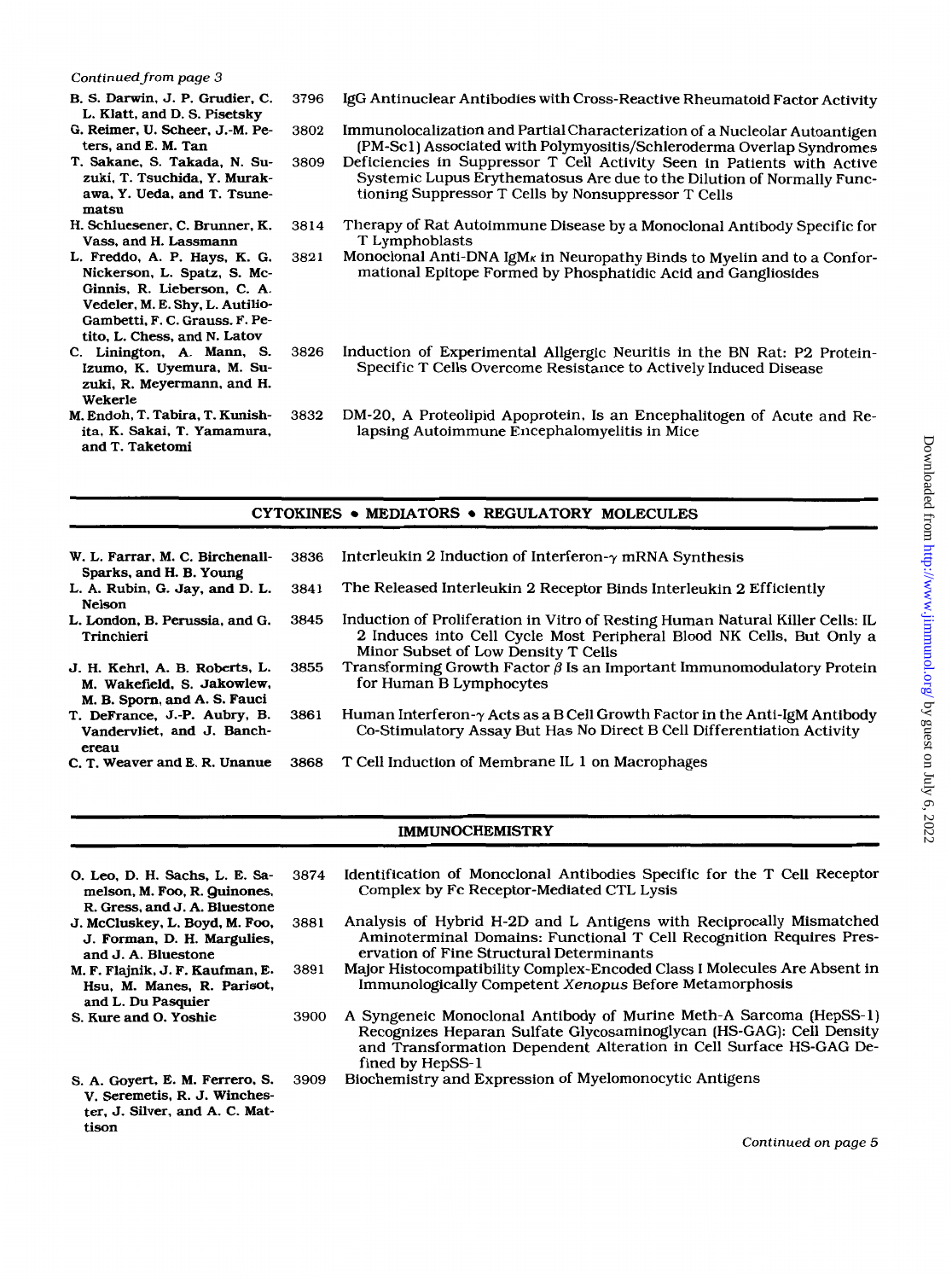## **IMMUNOPHARMACOLOGY**

C. *S.* Tripp. **A.** Wyche, E. **R.**  Unanue. and P, **Needleman H.** C. Yohe and J. **L.** Ryan C. J. Wiedermann. M. E. Goldman, **J.** J. Plutchok, K. *Sertl,*  M. **A. Kaliner, A.** Johnston-Early, M. H. Cohen, M. R. Ruff, and C. *B.* Pert E. Wells. *S.* T. **Harper,** C. G. Jackson, J. Mann, and R. P. E. Wells, C. G. Jackson, *S.* T. Harper, **J.** Mann. and **R.** P. **Eady** Eady **3915** The Functional Significance of the Regulation of Macrophage Ia Expression **3921** Ganglioside Expression in Macrophages from Endotoxin Responder and **3928** Bombesin in Human and Guinea Pig Alveolar Macrophages by Endogenous Arachidonate Metabolites in Vitro NonResponder Mice **3933** Characterization of Primate Bronchoalveolar Mast Cells. **I.** I@-Dependent Release of Histamine, Leukotrienes, and Prostaglandins **3941** Characterization **of** Primate Bronchoalveolar Mast Cells. 11. Inhibition of Histamine, LTC<sub>4</sub>, and PGD<sub>2</sub> Release from Primate Bronchoalveolar Mast Cells and a Comparison with Rat Peritoneal Mast Cells

## MICROBIAL IMMUNOLOGY

**X.** Yi, P. Omer-Ali, C. Kelly, **A.**  J. *G.* Simpson, and *S.* R. Smithers **X.** Yi. **A.** J. G. Simpson, **R.** de Rossi. and *S.* **R.** Smithers *S.* L. James, **L. A.** DeBlois, F. Ai-Zamel, J. Glaven, and J. Langhorne D. C. Flyer, *S.* J, Burakoff, and **Douglas V.** Faller C.R.M.Bangham,P.J.M. Openshaw, **L. A. Ball, A.** M. *Q.* King. G. W. We&, and **Bri-3946** IgM Antibodies Recognizing Carbohydrate Epitopes Shared between Schistosomula and Miracidia of Schistosoma mansoni that Block in Vitro Killing **3955** The Presence of Antibody in Mice Chronically Infected with Schistosoma mansoni which Blocks in Vitro Killings of Schisttosomula **3959** Defective Vaccine-Induced Resistance to Schistosoma mansoni in P Strain Mice. 111. Specificity of the Associated Defect in Cell-Mediated Immunity **3968** The Immune Response to Moloney Murine Leukemia Virus-Induced Tumors: Induction of Cytolytic T Lymphocytes Specific for Both Viral and Tumor-Associated Antigens **3973** Human and Murine Cytotoxic T Cells Specific to Respiratory Syncytial Virus Recognize the Viral Nucleoprotein fN), But Not the Major Glycoprotein *(C),*  Expressed by Vaccinia Virus Recombinants

## MOLECULAR BIOLOGY . MOLECULAR GENETICS

J. Stavnezer, **A.** Al-Katib, and B. Koziner

gette **A.** Askonas

- C. **E.** Carmack and *S.* **H.** Pincus
- P. D'Eustachio, **T.** Kristensen, R. **A** Wetsel, **R.** Riblet, B. **A.**  Taylor, and B. F. Tack
- **R.** M. Jack, **R. M.** Ezzell, J. Hartwig, and D. **T.** Fearon
- **B. K.** Saha, Raziuddin, and *S.*  E. Cullen
- **C. Kinnon, R. A. Diamond, and** E. v. Rothenberg
- **3978** Expression of Immunoglobulin X Light Chain by the Promyelocytic Cell Line HL-60
- **3983** Variable Regions of Antibodies to Synthetic Polypeptides. **11.** Analysis of Variable Region Genes Encoding Antibodies Specific for (T.G)-A- -L
- **3990** Chromosomal Location of the Genes Encoding Complement Components C5 and Factor H in the Mouse
- **3996** Differential Interaction **of** the C3b/C4b Receptor and MHC Class I with the Cytoskeleton of Human Neutrophils
- **4004** Molecular Mapping of Murine I Region Recombinants. 11. Crossing Over in the  $E_\beta$  Gene Is Restricted to a 4.5 KB Stretch of DNA that Excludes the  $\beta$ 1 Exon
- **4010** Activation of T Cell Antigen Receptor  $\alpha$  and  $\beta$ -Chain Genes in the Thymus: Implications for the Lineages of Developing Cortical Thymocytes

*Continued on page 6*